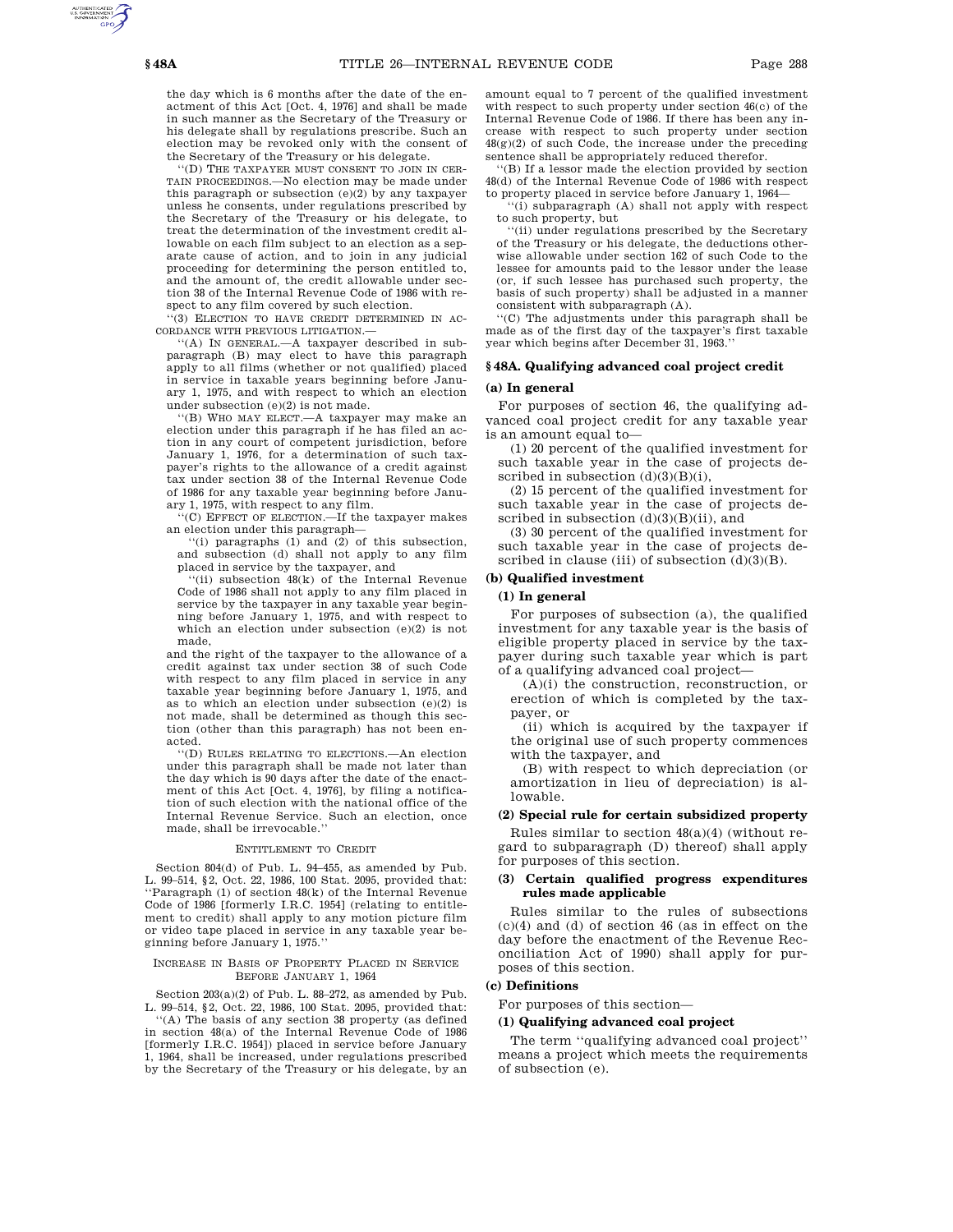# **(2) Advanced coal-based generation technology**

The term ''advanced coal-based generation technology'' means a technology which meets the requirements of subsection (f).

# **(3) Eligible property**

The term ''eligible property'' means—

(A) in the case of any qualifying advanced coal project using an integrated gasification combined cycle, any property which is a part of such project and is necessary for the gasification of coal, including any coal handling and gas separation equipment, and

(B) in the case of any other qualifying advanced coal project, any property which is a part of such project.

### **(4) Coal**

The term ''coal'' means anthracite, bituminous coal, subbituminous coal, lignite, and peat.

### **(5) Greenhouse gas capture capability**

The term ''greenhouse gas capture capability'' means an integrated gasification combined cycle technology facility capable of adding components which can capture, separate on a long-term basis, isolate, remove, and sequester greenhouse gases which result from the generation of electricity.

# **(6) Electric generation unit**

The term ''electric generation unit'' means any facility at least 50 percent of the total annual net output of which is electrical power, including an otherwise eligible facility which is used in an industrial application.

### **(7) Integrated gasification combined cycle**

The term ''integrated gasification combined cycle'' means an electric generation unit which produces electricity by converting coal to synthesis gas which is used to fuel a combined-cycle plant which produces electricity from both a combustion turbine (including a combustion turbine/fuel cell hybrid) and a steam turbine.

### **(d) Qualifying advanced coal project program**

# **(1) Establishment**

Not later than 180 days after the date of enactment of this section, the Secretary, in consultation with the Secretary of Energy, shall establish a qualifying advanced coal project program for the deployment of advanced coalbased generation technologies.

# **(2) Certification**

# **(A) Application period**

Each applicant for certification under this paragraph shall submit an application meeting the requirements of subparagraph (B). An applicant may only submit an application—

(i) for an allocation from the dollar amount specified in clause (i) or (ii) of paragraph (3)(B) during the 3-year period beginning on the date the Secretary establishes the program under paragraph (1), and

(ii) for an allocation from the dollar amount specified in paragraph (3)(B)(iii) during the 3-year period beginning at the earlier of the termination of the period described in clause (i) or the date prescribed by the Secretary.

### **(B) Requirements for applications for certification**

An application under subparagraph (A) shall contain such information as the Secretary may require in order to make a determination to accept or reject an application for certification as meeting the requirements under subsection (e)(1). Any information contained in the application shall be protected as provided in section 552(b)(4) of title 5, United States Code.

# **(C) Time to act upon applications for certification**

The Secretary shall issue a determination as to whether an applicant has met the requirements under subsection (e)(1) within 60 days following the date of submittal of the application for certification.

# **(D) Time to meet criteria for certification**

Each applicant for certification shall have 2 years from the date of acceptance by the Secretary of the application during which to provide to the Secretary evidence that the criteria set forth in subsection (e)(2) have been met.

# **(E) Period of issuance**

An applicant which receives a certification shall have 5 years from the date of issuance of the certification in order to place the project in service and if such project is not placed in service by that time period then the certification shall no longer be valid.

# **(3) Aggregate credits**

# **(A) In general**

The aggregate credits allowed under subsection (a) for projects certified by the Secretary under paragraph (2) may not exceed \$2,550,000,000.

# **(B) Particular projects**

Of the dollar amount in subparagraph (A), the Secretary is authorized to certify—

(i) \$800,000,000 for integrated gasification combined cycle projects the application for which is submitted during the period described in paragraph (2)(A)(i),

(ii) \$500,000,000 for projects which use other advanced coal-based generation technologies the application for which is submitted during the period described in paragraph  $(2)(A)(i)$ , and

 $(iii)$  \$1,250,000,000 for advanced coal-based generation technology projects the application for which is submitted during the period described in paragraph  $(2)(A)(ii)$ .

# **(4) Review and redistribution**

# **(A) Review**

Not later than 6 years after the date of enactment of this section, the Secretary shall review the credits allocated under this section as of the date which is 6 years after the date of enactment of this section.

### **(B) Redistribution**

The Secretary may reallocate credits available under clauses (i) and (ii) of para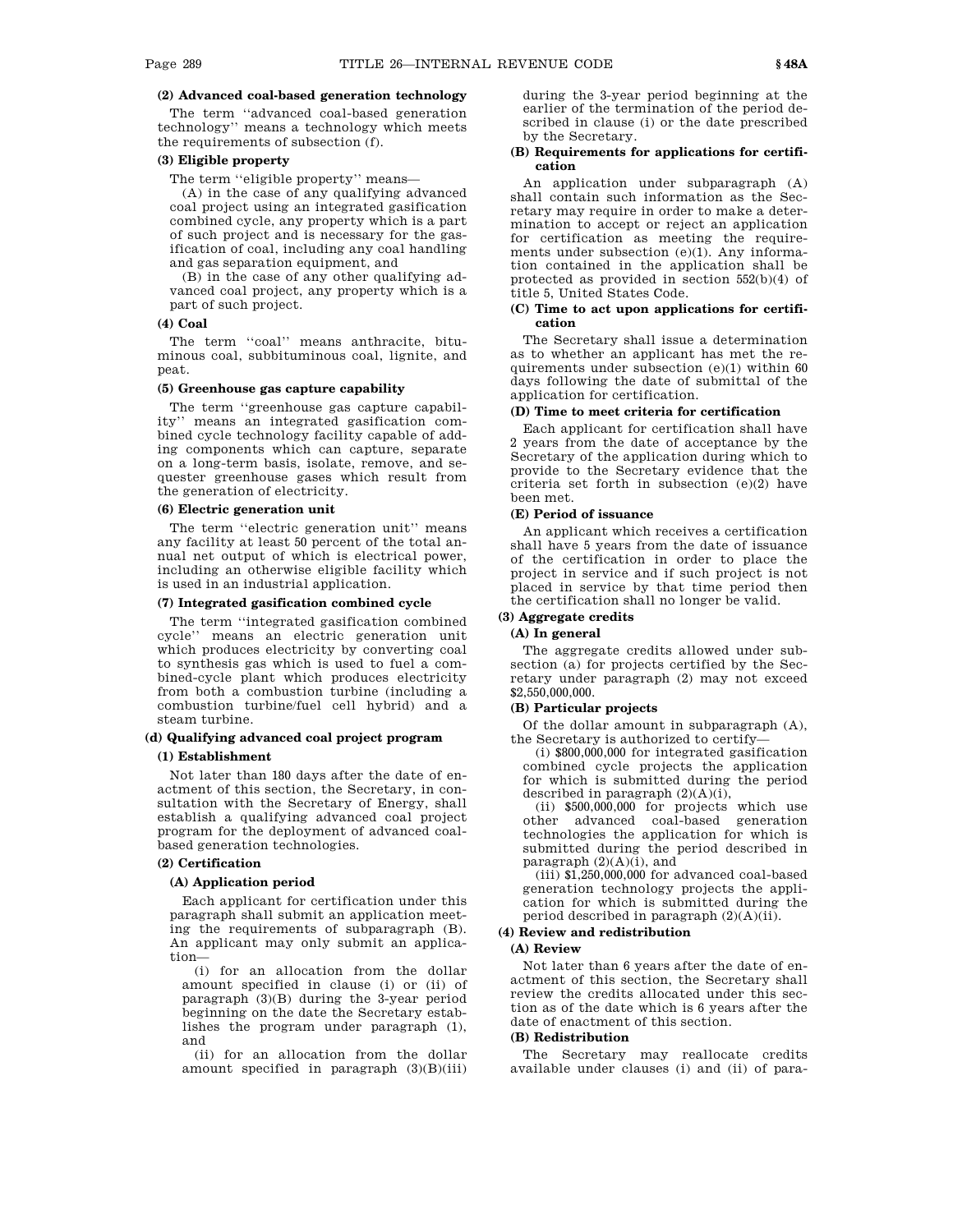graph (3)(B) if the Secretary determines that—

(i) there is an insufficient quantity of qualifying applications for certification pending at the time of the review, or

(ii) any certification made pursuant to paragraph (2) has been revoked pursuant to paragraph (2)(D) because the project subject to the certification has been delayed as a result of third party opposition or litigation to the proposed project.

#### **(C) Reallocation**

If the Secretary determines that credits under clause (i) or (ii) of paragraph (3)(B) are available for reallocation pursuant to the requirements set forth in paragraph (2), the Secretary is authorized to conduct an additional program for applications for certification.

#### **(5) Disclosure of allocations**

The Secretary shall, upon making a certification under this subsection or section 48B(d), publicly disclose the identity of the applicant and the amount of the credit certified with respect to such applicant.

#### **(e) Qualifying advanced coal projects**

## **(1) Requirements**

For purposes of subsection  $(c)(1)$ , a project shall be considered a qualifying advanced coal project that the Secretary may certify under subsection  $(d)(2)$  if the Secretary determines that, at a minimum—

(A) the project uses an advanced coalbased generation technology—

(i) to power a new electric generation unit; or

(ii) to retrofit or repower an existing electric generation unit (including an existing natural gas-fired combined cycle unit);

(B) the fuel input for the project, when completed, is at least 75 percent coal;

(C) the project, consisting of one or more electric generation units at one site, will have a total nameplate generating capacity of at least 400 megawatts;

(D) the applicant provides evidence that a majority of the output of the project is reasonably expected to be acquired or utilized;

(E) the applicant provides evidence of ownership or control of a site of sufficient size to allow the proposed project to be constructed and to operate on a long-term basis; (F) the project will be located in the

United States; and

(G) in the case of any project the application for which is submitted during the period described in subsection  $(d)(2)(A)(ii)$ , the project includes equipment which separates and sequesters at least 65 percent (70 percent in the case of an application for reallocated credits under subsection  $(d)(4)$  of such project's total carbon dioxide emissions.

### **(2) Requirements for certification**

For the purpose of subsection  $(d)(2)(D)$ , a project shall be eligible for certification only if the Secretary determines that—

(A) the applicant for certification has received all Federal and State environmental authorizations or reviews necessary to commence construction of the project; and

(B) the applicant for certification, except in the case of a retrofit or repower of an existing electric generation unit, has purchased or entered into a binding contract for the purchase of the main steam turbine or turbines for the project, except that such contract may be contingent upon receipt of a certification under subsection (d)(2).

# **(3) Priority for certain projects**

In determining which qualifying advanced coal projects to certify under subsection (d)(2), the Secretary shall—

(A) certify capacity, in accordance with the procedures set forth in subsection (d), in relatively equal amounts to—

(i) projects using bituminous coal as a primary feedstock,

(ii) projects using subbituminous coal as a primary feedstock, and

(iii) projects using lignite as a primary feedstock,

(B) give high priority to projects which include, as determined by the Secretary—

(i) greenhouse gas capture capability,

(ii) increased by-product utilization,

(iii) applicant participants who have a research partnership with an eligible educational institution (as defined in section  $529(e)(5)$ ), and

(iv) other benefits, and

(C) give highest priority to projects with the greatest separation and sequestration percentage of total carbon dioxide emissions.

# **(f) Advanced coal-based generation technology (1) In general**

For the purpose of this section, an electric generation unit uses advanced coal-based generation technology if—

(A) the unit—

(i) uses integrated gasification combined cycle technology, or

(ii) except as provided in paragraph (3), has a design net heat rate of 8530 Btu/kWh (40 percent efficiency), and

(B) the unit is designed to meet the performance requirements in the following table:

## **Performance characteristic: Design level for project:**

| $SO2$ (percent removal)  99 percent |                     |
|-------------------------------------|---------------------|
|                                     |                     |
| $PM*$ (emissions)                   | $0.015$ $lbs/MMBTU$ |
| Hg (percent removal)  90 percent    |                     |

For purposes of the performance requirement specified for the removal of  $SO<sub>2</sub>$  in the table contained in subparagraph  $(B)$ , the  $SO<sub>2</sub>$  removal design level in the case of a unit designed for the use of feedstock substantially all of which is subbituminous coal shall be 99 percent  $SO<sub>2</sub>$  removal or the achievement of an emission level of  $0.04$  pounds or less of  $SO<sub>2</sub>$  per million Btu, determined on a 30-day average.

# **(2) Design net heat rate**

For purposes of this subsection, design net heat rate with respect to an electric generation unit shall—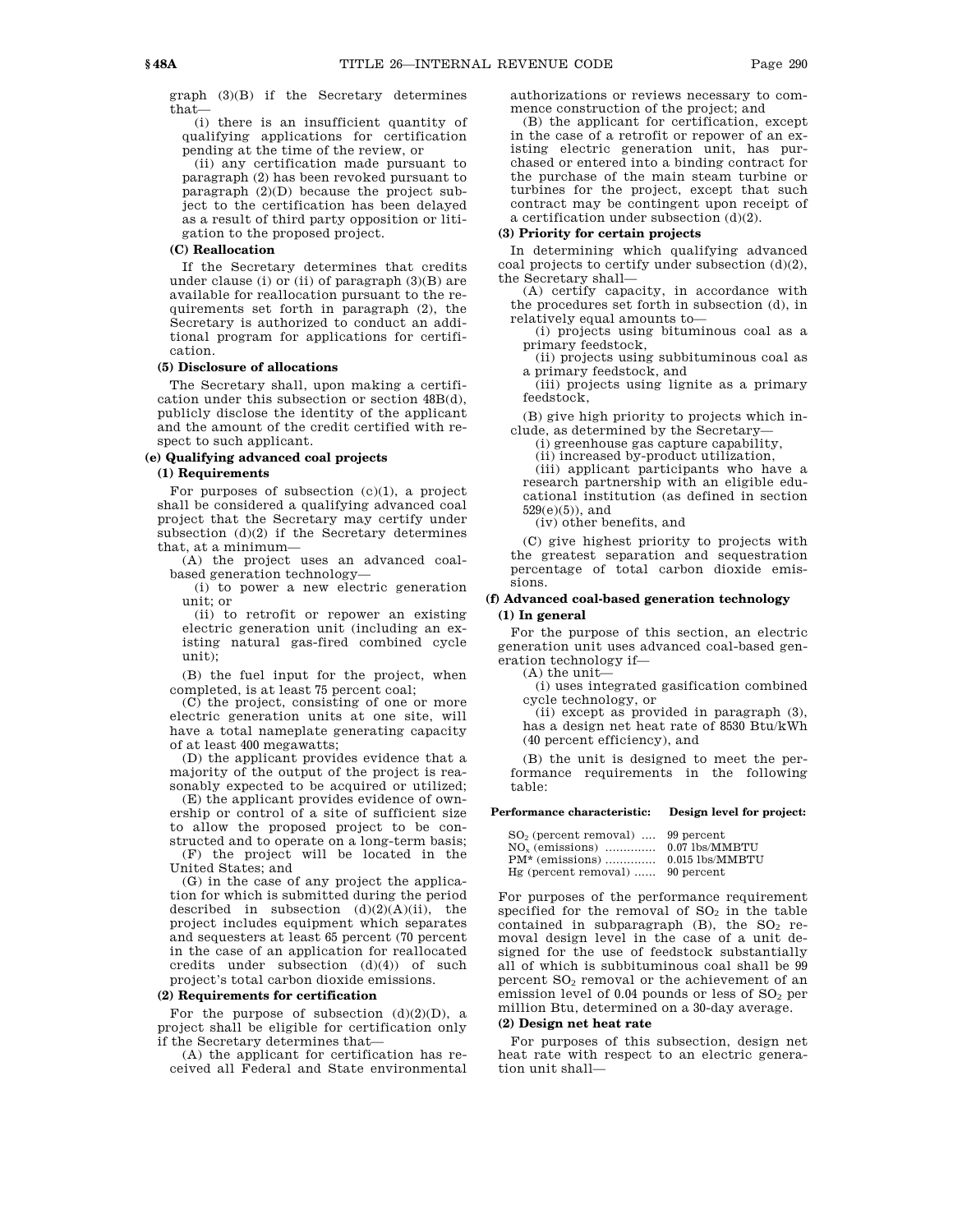(A) be measured in Btu per kilowatt hour (higher heating value),

(B) be based on the design annual heat input to the unit and the rated net electrical power, fuels, and chemicals output of the unit (determined without regard to the cogeneration of steam by the unit),

(C) be adjusted for the heat content of the design coal to be used by the unit—

(i) if the heat content is less than 13,500 Btu per pound, but greater than 7,000 Btu per pound, according to the following formula: design net heat rate = unit net heat rate x [1–[((13,500-design coal heat content, Btu per pound)/1,000)\* 0.013]], and

(ii) if the heat content is less than or equal to 7,000 Btu per pound, according to the following formula: design net heat rate  $=$  unit net heat rate x  $[1-(13,500-\text{design})]$ coal heat content, Btu per pound)/1,000)\* 0.018]], and

(D) be corrected for the site reference conditions of—

(i) elevation above sea level of 500 feet,

(ii) air pressure of 14.4 pounds per square inch absolute,

(iii) temperature, dry bulb of 63°F,

(iv) temperature, wet bulb of 54°F, and

(v) relative humidity of 55 percent.

# **(3) Existing units**

In the case of any electric generation unit in existence on the date of the enactment of this section, such unit uses advanced coal-based generation technology if, in lieu of the requirements under paragraph (1)(A)(ii), such unit achieves a minimum efficiency of 35 percent and an overall thermal design efficiency improvement, compared to the efficiency of the unit as operated, of not less than—

(A) 7 percentage points for coal of more than 9,000 Btu,

(B) 6 percentage points for coal of 7,000 to 9,000 Btu, or

(C) 4 percentage points for coal of less than 7,000 Btu.

### **(g) Applicability**

No use of technology (or level of emission reduction solely by reason of the use of the technology), and no achievement of any emission reduction by the demonstration of any technology or performance level, by or at one or more facilities with respect to which a credit is allowed under this section, shall be considered to indicate that the technology or performance level is—

(1) adequately demonstrated for purposes of section 111 of the Clean Air Act (42 U.S.C. 7411);

(2) achievable for purposes of section 169 of that Act (42 U.S.C. 7479); or

(3) achievable in practice for purposes of section 171 of such Act (42 U.S.C. 7501).

### **(h) Competitive certification awards modification authority**

In implementing this section or section 48B, the Secretary is directed to modify the terms of any competitive certification award and any associated closing agreement where such modification—

(1) is consistent with the objectives of such section,

(2) is requested by the recipient of the competitive certification award, and

(3) involves moving the project site to improve the potential to capture and sequester carbon dioxide emissions, reduce costs of transporting feedstock, and serve a broader customer base,

unless the Secretary determines that the dollar amount of tax credits available to the taxpayer under such section would increase as a result of the modification or such modification would result in such project not being originally certified. In considering any such modification, the Secretary shall consult with other relevant Federal agencies, including the Department of Energy.

# **(i) Recapture of credit for failure to sequester**

The Secretary shall provide for recapturing the benefit of any credit allowable under subsection (a) with respect to any project which fails to attain or maintain the separation and sequestration requirements of subsection  $(e)(1)(G)$ .

(Added Pub. L. 109–58, title XIII, §1307(b), Aug. 8, 2005, 119 Stat. 999; amended Pub. L. 109–432, div. A, title II, §203(a), Dec. 20, 2006, 120 Stat. 2945; Pub. L. 110–172, §11(a)(10), Dec. 29, 2007, 121 Stat. 2485; Pub. L. 110–234, title XV, §15346(a), May 22, 2008, 122 Stat. 1523; Pub. L. 110–246, §4(a), title XV, §15346(a), June 18, 2008, 122 Stat. 1664, 2285; Pub. L. 110–343, div. B, title I, §111(a)–(d), Oct. 3, 2008, 122 Stat. 3822, 3823; Pub. L. 111–5, div. B, title I, §1103(b)(2)(C), Feb. 17, 2009, 123 Stat. 321.)

#### REFERENCES IN TEXT

The enactment of the Revenue Reconciliation Act of 1990, referred to in subsec. (b)(3), is the date of enactment of title XI of Pub. L. 101–508, which was approved Nov. 5, 1990.

The date of enactment of this section, referred to in subsecs.  $(d)(1)$ ,  $(4)(A)$  and  $(f)(3)$ , is the date of enactment of Pub. L. 109–58, which was approved Aug. 8, 2005.

#### **CODIFICATION**

Pub. L. 110–234 and Pub. L. 110–246 made identical amendments to this section. The amendments by Pub. L. 110–234 were repealed by section 4(a) of Pub. L. 110–246.

#### **AMENDMENTS**

2009—Subsec. (b)(2). Pub. L. 111–5 inserted ''(without regard to subparagraph (D) thereof)'' after ''section  $48(a)(4)$ "

2008—Subsec. (a)(3). Pub. L. 110–343, §111(a), added par. (3).

Subsec. (d)(2)(A). Pub. L. 110–343, §111(c)(2), reenacted heading without change and amended text generally. Prior to amendment, text read as follows: ''Each applicant for certification under this paragraph shall submit an application meeting the requirements of subparagraph (B). An applicant may only submit an application during the 3-year period beginning on the date the Secretary establishes the program under paragraph  $(1).$ 

Subsec. (d)(3)(A). Pub. L. 110–343, §111(b), substituted  $``\$2,550,000,000"$  for  $``\$1,300,000,000"$ 

Subsec. (d)(3)(B). Pub. L. 110–343, §111(c)(1), reenacted heading without change and amended text generally. Prior to amendment, text read as follows: ''Of the dollar amount in subparagraph (A), the Secretary is authorized to certify—